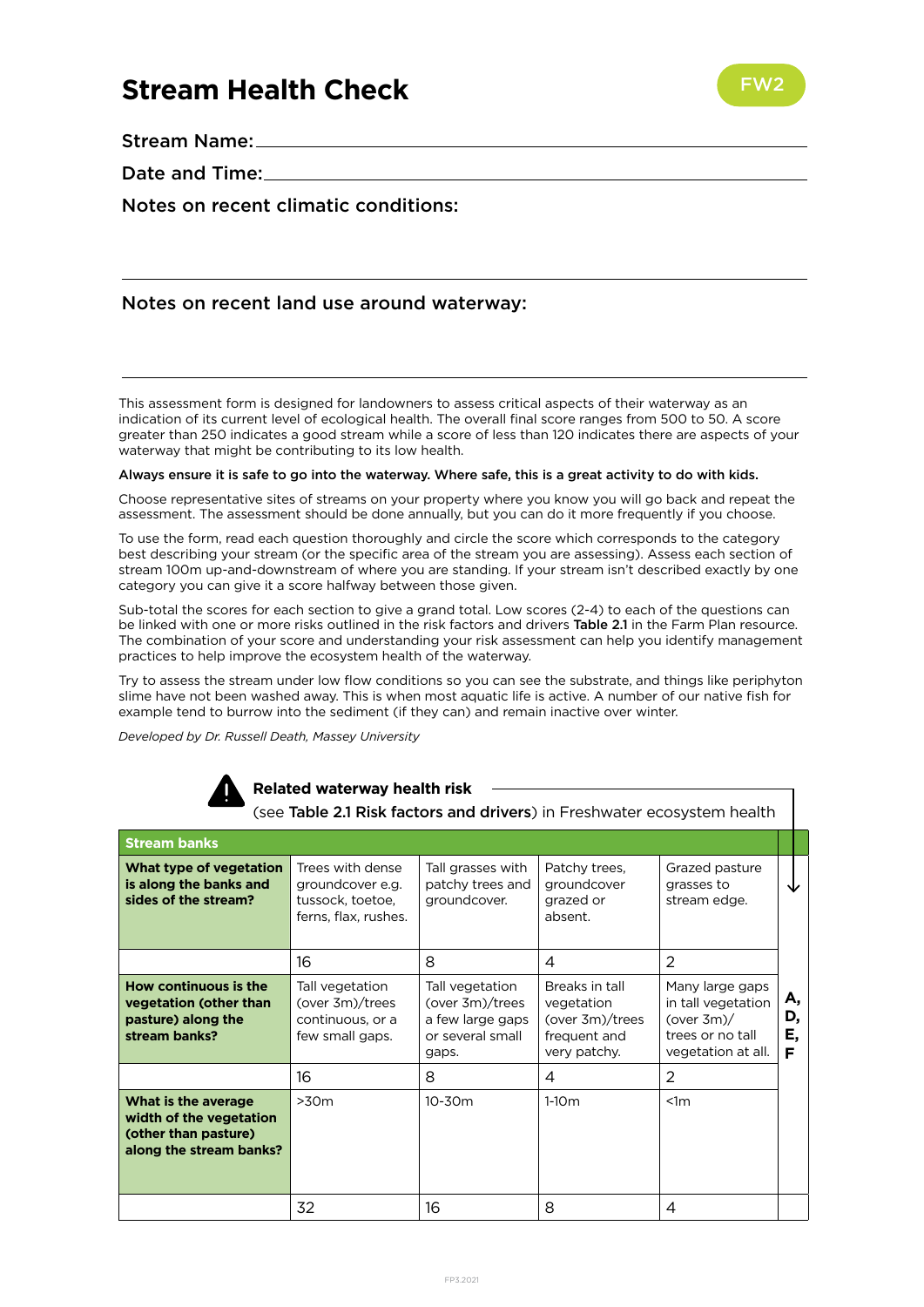

**Related waterway health risk** ———————

(see Table 2.1 Risk factors and drivers) in Freshwater ecosystem health

| <b>Stream banks</b>                                                                                                                                                                                                                                                                                                             |                                                                                                                     |                                                                                                                        |                                                                                                                  |                                                                                                                                      |                                             |
|---------------------------------------------------------------------------------------------------------------------------------------------------------------------------------------------------------------------------------------------------------------------------------------------------------------------------------|---------------------------------------------------------------------------------------------------------------------|------------------------------------------------------------------------------------------------------------------------|------------------------------------------------------------------------------------------------------------------|--------------------------------------------------------------------------------------------------------------------------------------|---------------------------------------------|
| What percentage of<br>the stream is shaded<br>by plants and stream<br>banks?                                                                                                                                                                                                                                                    | 50% or more                                                                                                         | 30%                                                                                                                    | 10%                                                                                                              | Little or no<br>shading.                                                                                                             | ⊽<br>В,<br>F,<br>L                          |
|                                                                                                                                                                                                                                                                                                                                 | 16                                                                                                                  | 8                                                                                                                      | $\overline{4}$                                                                                                   | $\overline{2}$                                                                                                                       |                                             |
| How stable are the<br>stream banks?                                                                                                                                                                                                                                                                                             | Banks stable, rock<br>and soil firmly<br>held by grasses,<br>shrubs and tree<br>roots.                              | Banks firm but<br>loosely held<br>by grass and<br>shrubs.                                                              | Banks of loose<br>soil held by a<br>patchy layer<br>of grass and<br>shrubs.                                      | Banks unstable,<br>of loose soil<br>or sand easily<br>disturbed.                                                                     |                                             |
|                                                                                                                                                                                                                                                                                                                                 | 16                                                                                                                  | 8                                                                                                                      | 4                                                                                                                | $\overline{2}$                                                                                                                       |                                             |
| What is the level of<br>erosion on surrounding<br>landscape and on the<br>stream banks?                                                                                                                                                                                                                                         | No evidence<br>of erosion in<br>surrounding<br>landscape, no<br>scarring on<br>stream banks and<br>no undercutting. | Some erosion<br>in surrounding<br>landscape,<br>occasional<br>scarring<br>on stream<br>banks and<br>undercutting.      | Moderate<br>erosion in<br>surrounding<br>landscape.<br>Eroding banks<br>slowly widening.                         | Significant<br>erosion in<br>surrounding<br>landscape,<br>significant areas<br>of stream bank<br>cut away, some<br>loss of farmland. | Α,<br>D,<br>Е.                              |
|                                                                                                                                                                                                                                                                                                                                 | 32                                                                                                                  | 16                                                                                                                     | 8                                                                                                                | $\overline{4}$                                                                                                                       |                                             |
| <b>In-stream life</b>                                                                                                                                                                                                                                                                                                           |                                                                                                                     |                                                                                                                        |                                                                                                                  |                                                                                                                                      |                                             |
| What is the level of<br>algal (periphyton)<br>growth? NB: this needs<br>to be assessed in<br>summer with about 2<br>weeks of no flushing or<br>flooding events.                                                                                                                                                                 | Stones rough<br>to the touch.<br>Scraping thumb<br>nail over stones<br>yields no slime.                             | Stones slippery<br>to touch.<br>Scraping thumb<br>nail over stones<br>yields no slime.                                 | Stones very<br>slippery to<br>touch. Scraping<br>thumb nail over<br>stones yields a<br>small amount of<br>slime. | Thick layers<br>of slimy algae.<br>Scraping thumb<br>nail over stones<br>yields large<br>volume of slime.                            | А,<br>D,<br>Ε,<br>F                         |
|                                                                                                                                                                                                                                                                                                                                 | 32                                                                                                                  | 16                                                                                                                     | 8                                                                                                                | 2                                                                                                                                    |                                             |
| Are there any natural<br>obstructions to slow the<br>stream flow?                                                                                                                                                                                                                                                               | Rocks and old<br>logs firmly set in<br>place.                                                                       | Rocks and logs<br>backfilled with<br>sediment.                                                                         | Rocks and logs<br>loose, move with<br>floods.                                                                    | No obstructions<br>to slow the<br>stream flow.                                                                                       | н                                           |
|                                                                                                                                                                                                                                                                                                                                 | 16                                                                                                                  | 8                                                                                                                      | $\overline{4}$                                                                                                   | 2                                                                                                                                    |                                             |
| What are the<br><b>macroinvertebrates</b><br>present in the stream?<br>NB: to find stream<br>insects look under rocks.<br>Or if the stream has<br>no rocks look on water<br>weeds, grass, logs and<br>other debris. Use a sieve<br>and white icecream<br>container if needed. Use<br>the ID chart provided in<br>your resource. | Lots of mayflies,<br>stoneflies and<br>other types of<br>crawling and<br>swimming insects.                          | Moderate<br>numbers of<br>mayflies and<br>caddisflies.<br>Variety of other<br>types of insect<br>may also be<br>found. | Very few<br>crawling and<br>swimming<br>insects.<br>Snails, worms<br>and midges<br>abundant.                     | Mostly snails,<br>worms and<br>midges.                                                                                               | А,<br>В,<br>C,<br>D,<br>Ε,<br>F,<br>G,<br>н |
|                                                                                                                                                                                                                                                                                                                                 | 32                                                                                                                  | 16                                                                                                                     | 4                                                                                                                | 2                                                                                                                                    |                                             |
| <b>How often does</b><br>your stream overtop<br>(overflow) its banks?                                                                                                                                                                                                                                                           | Never known to<br>overtop banks.                                                                                    | Overbank flows<br>rare.                                                                                                | Overbank flows<br>occur during<br>some winter<br>storms.                                                         | Overbank<br>flows frequent<br>in winter/<br>spring storms.<br>Or stream has<br>carved a definite<br>channel.                         | Α,<br>D,<br>Ε,<br>н                         |
|                                                                                                                                                                                                                                                                                                                                 | 16                                                                                                                  | 8                                                                                                                      | 4                                                                                                                | $\overline{2}$                                                                                                                       |                                             |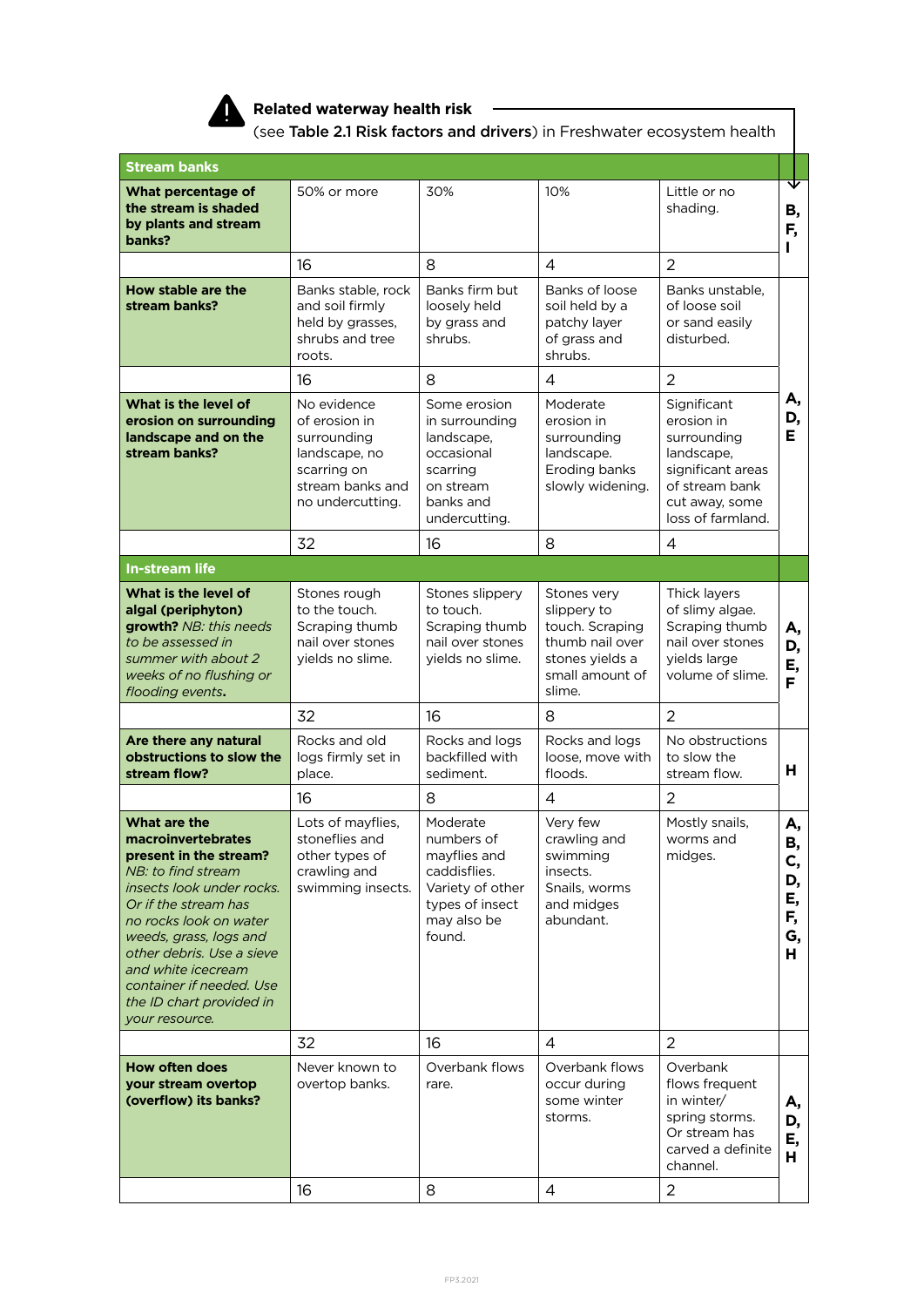

#### **Related waterway health risk**

(see Table 2.1 Risk factors and drivers) in Freshwater ecosystem health

| <b>Potential for contaminants</b>                                                                                                                                                                                                         |                                                                       |                                                                             |                                                                 |                                                                         |                      |
|-------------------------------------------------------------------------------------------------------------------------------------------------------------------------------------------------------------------------------------------|-----------------------------------------------------------------------|-----------------------------------------------------------------------------|-----------------------------------------------------------------|-------------------------------------------------------------------------|----------------------|
| Do stock have access to<br>your stream?                                                                                                                                                                                                   | Stock do not have<br>access to any of<br>the stream or its<br>banks.  | Stock only have<br>access to a<br>small part of the<br>stream.              | Stock have<br>access to most<br>of the stream.                  | Stock have<br>access to the<br>entire stream.                           | А,<br>В,<br>C,<br>D, |
|                                                                                                                                                                                                                                           | 32                                                                    | 16                                                                          | 8                                                               | $\overline{4}$                                                          | Е.                   |
| What is the potential for<br>the input of sediment to<br>your stream? (e.g. from<br>stream banks, stock<br>damage/trampling,<br>stock crossings, surface<br>runoff, runoff from farm<br>roads, slips/erosion,<br>gravel extraction, etc). | No potential.                                                         | Low potential.                                                              | Moderate<br>potential.                                          | High potential.                                                         | А,<br>В,<br>D,<br>E. |
|                                                                                                                                                                                                                                           | 32                                                                    | 16                                                                          | 8                                                               | $\overline{4}$                                                          |                      |
| What is the potential<br>for the input of<br>contaminants to your<br>stream? (e.g. from spray<br>drift, sprayer washings<br>(sheep dips), effluent<br>ponds, silage pits, dups,<br>soil and foam, dead<br>animals, etc).                  | No potential.                                                         | Low potential.                                                              | Moderate<br>potential.                                          | High potential.                                                         | G                    |
|                                                                                                                                                                                                                                           |                                                                       |                                                                             |                                                                 |                                                                         |                      |
|                                                                                                                                                                                                                                           | 32                                                                    | 16                                                                          | 8                                                               | 4                                                                       |                      |
| <b>Potential for contaminants</b>                                                                                                                                                                                                         |                                                                       |                                                                             |                                                                 |                                                                         |                      |
| Is there any artificial<br>drainage entering the<br>stream? (e.g. tile, mole,<br>storm water, and/or<br>open drains which are<br>regularly cleared of<br>vegetation)                                                                      | No artificial<br>drainage.                                            | Sparse artificial<br>drainage.                                              | Moderate<br>amount of<br>drainage.                              | Extensive<br>drainage<br>networks.                                      | В,<br>C,<br>D,<br>Е  |
|                                                                                                                                                                                                                                           | 32                                                                    | 16                                                                          | 8                                                               | $\overline{4}$                                                          |                      |
| <b>Are there any Critical</b><br><b>Source Areas (CSA's) or</b><br>overland flow pathways<br>where runoff enters the<br>stream? (e.g. gullies,<br>depressions, swales on<br>adjoining land)                                               | No CSA's or<br>overland flow<br>pathways within<br>100 <sub>m</sub> . | One CSA or<br>overland flow<br>pathway within<br>100m.                      | 2-3 CSA's or<br>overland flow<br>pathways within<br>100m.       | Greater than<br>3 CSA's or<br>overland flow<br>pathways within<br>100m. | Α,<br>В,<br>C,<br>D, |
|                                                                                                                                                                                                                                           | 16                                                                    | 8                                                                           | $\overline{4}$                                                  | $\overline{2}$                                                          | Е.                   |
| How much nitrogen and<br>phosphorus fertiliser is<br>used by yourself and/or<br>neighbours?                                                                                                                                               | None                                                                  | Less than<br>150kg/ha super<br>or equivalent,<br>no nitrogen<br>fertiliser. | 150-300kg/<br>ha super or<br>equivalent, less<br>than 50kgN/ha. | More than<br>300kg super<br>or equivalent,<br>greater than<br>50kgN/ha. | А,<br>В,<br>C,<br>D  |